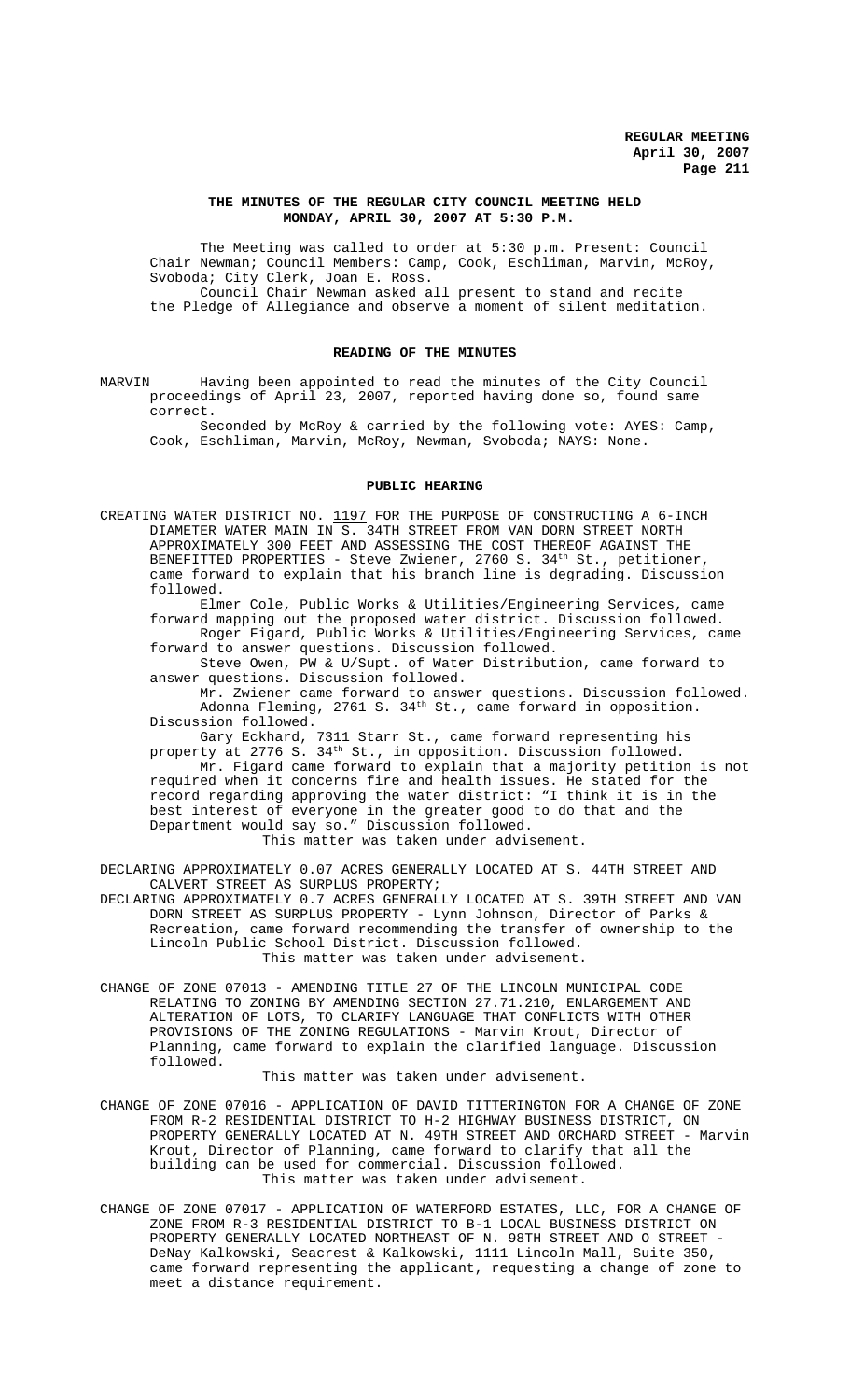This matter was taken under advisement.

APPROVING AN INTERLOCAL AGREEMENT BETWEEN THE CITY AND LANCASTER COUNTY FOR A WIDENING AND PAVING PROJECT IN FLETCHER AVENUE FROM N. 1ST STREET TO 565 FEET EAST OF N. 7TH STREET - Roger Figard, Public Works & Utilities, came forward to answer questions. Discussion followed. This matter was taken under advisement.

**\*\* END OF PUBLIC HEARING \*\***

# **COUNCIL ACTION**

## **LIQUOR RESOLUTIONS - NONE**

# **ORDINANCES - 2ND READING & RELATED RESOLUTIONS (as required)**

- CREATING WATER DISTRICT NO.  $1197$  for the purpose of constructing a 6-INCH DIAMETER WATER MAIN IN S. 34TH STREET FROM VAN DORN STREET NORTH APPROXIMATELY 300 FEET AND ASSESSING THE COST THEREOF AGAINST THE BENEFITTED PROPERTIES - CLERK read an ordinance, introduced by Dan Marvin, creating Water District No. 1197 designating the real estate to be benefitted, providing for assessment of the costs of the improvements constructed therein, providing for the acquisition of easements and additional right-of-way, if necessary, and repealing all ordinances or parts of ordinances in conflict herewith, the second time.
- AMENDING CHAPTER 14.70 OF THE LINCOLN MUNICIPAL CODE RELATING TO EXCAVATIONS BY AMENDING SECTION 14.70.010 TO AUTHORIZE CONDITIONS TO BE PLACED IN EXCAVATION PERMITS THAT ARE FOR THE PUBLIC INTEREST, AND ADDING A NEW SECTION NUMBERED 14.70.015 TO SET FORTH SPECIFIC CONDITIONS AND REQUIREMENTS TO BE PLACED ON EXCAVATION PERMITS THAT ARE REASONABLY NECESSARY FOR THE PUBLIC INTEREST - PRIOR to reading:
- MCROY Moved to continue Public Hearing on Bill No. 07-66 to May 21, 2007.

Seconded by Marvin & carried by the following vote: AYES: Camp, Cook, Eschliman, Marvin, McRoy, Newman, Svoboda; NAYS: None.

- CLERK Read an ordinance, introduced by Dan Marvin, amending Chapter 14.70 of the Lincoln Municipal Code relating to Excavations by amending Section 14.70.010 to authorize conditions to be placed on excavation permits that are for the public interest; adding a new section numbered 14.70.015 to indicate specific conditions to be placed on excavation permits; and repealing Section 14.70.010 of the Lincoln Municipal Code as hitherto existing, the second time.
- DECLARING APPROXIMATELY 0.07 ACRES GENERALLY LOCATED AT S. 44TH STREET AND CALVERT STREET AS SURPLUS PROPERTY - CLERK read an ordinance, introduced by Dan Marvin, declaring the City-owned property generally located at South  $44<sup>th</sup>$  Street and Calvert Street as surplus and authorizing the sale thereof, the second time.
- DECLARING APPROXIMATELY 0.7 ACRES GENERALLY LOCATED AT S. 39TH STREET AND VAN DORN STREET AS SURPLUS PROPERTY - CLERK read an ordinance, introduced by Dan Marvin, declaring the City-owned property generally located at South 39<sup>th</sup> Street and Van Dorn Street as surplus and authorizing the sale thereof, the second time.
- CHANGE OF ZONE 07013 AMENDING TITLE 27 OF THE LINCOLN MUNICIPAL CODE RELATING TO ZONING BY AMENDING SECTION 27.71.210, ENLARGEMENT AND ALTERATION OF LOTS, TO CLARIFY LANGUAGE THAT CONFLICTS WITH OTHER PROVISIONS OF THE ZONING REGULATIONS - CLERK read an ordinance, introduced by Dan Marvin, amending Section 27.71.210 of the Lincoln Municipal Code relating to Enlargement and Alteration of Lots to clarify language that conflicts with other provisions of the zoning regulations; and repealing Section 27.71.210 of the Lincoln Municipal Code as hitherto existing, the second time.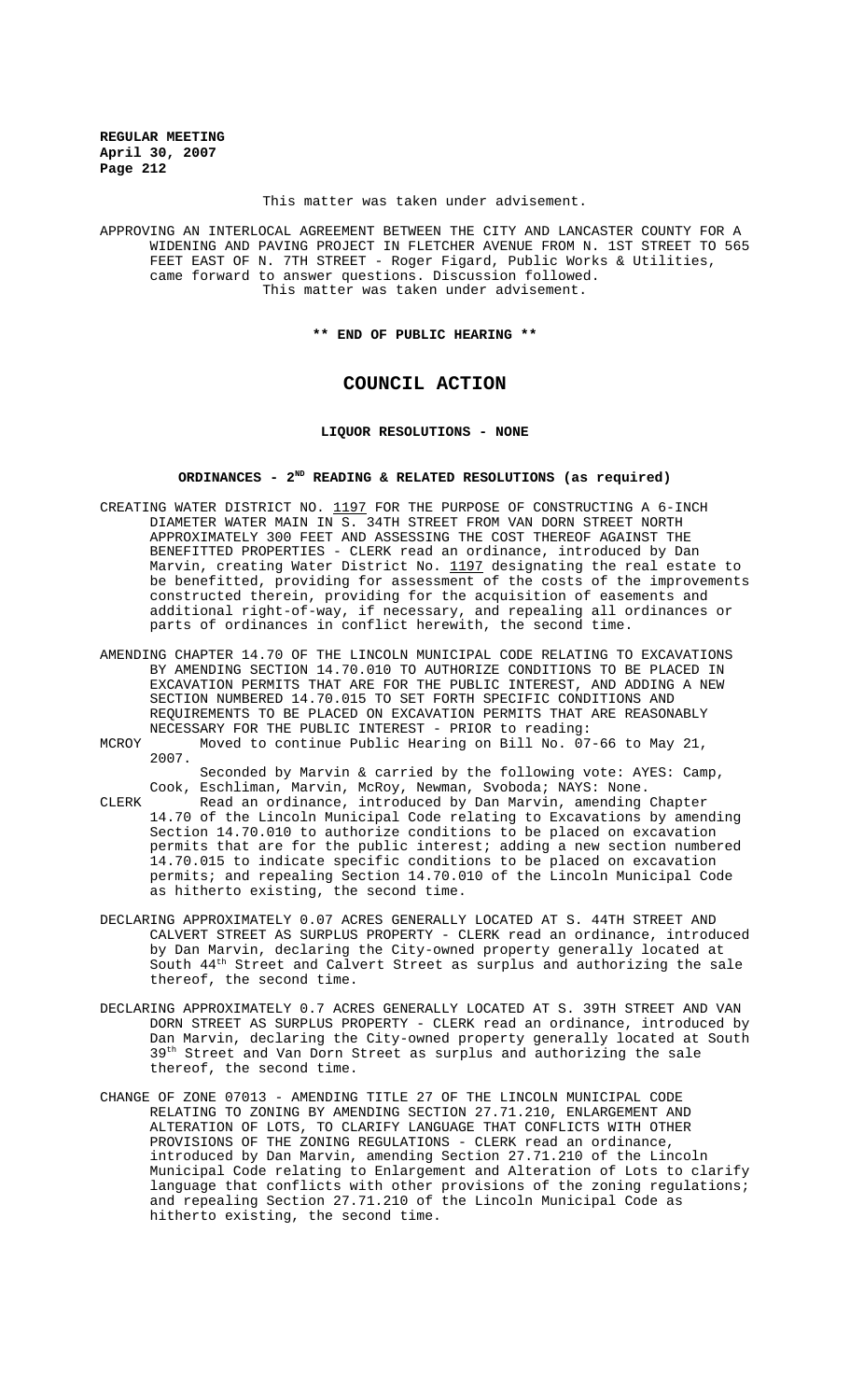- CHANGE OF ZONE 07016 APPLICATION OF DAVID TITTERINGTON FOR A CHANGE OF ZONE FROM R-2 RESIDENTIAL DISTRICT TO H-2 HIGHWAY BUSINESS DISTRICT, ON PROPERTY GENERALLY LOCATED AT N. 49TH STREET AND ORCHARD STREET - CLERK read an ordinance, introduced by Dan Marvin, amending the Lincoln Zoning District Maps attached to and made a part of Title 27 of the Lincoln Municipal Code, as provided by Section 27.05.020 of the Lincoln Municipal Code, by changing the boundaries of the districts established and shown thereon, the second time.
- CHANGE OF ZONE 07017 APPLICATION OF WATERFORD ESTATES, LLC, FOR A CHANGE OF ZONE FROM R-3 RESIDENTIAL DISTRICT TO B-1 LOCAL BUSINESS DISTRICT ON PROPERTY GENERALLY LOCATED NORTHEAST OF N. 98TH STREET AND O STREET - CLERK read an ordinance, introduced by Dan Marvin, amending the Lincoln Zoning District Maps attached to and made a part of Title 27 of the Lincoln Municipal Code, as provided by Section 27.05.020 of the Lincoln Municipal Code, by changing the boundaries of the districts established and shown thereon, the second time.

#### **RESOLUTIONS**

CLAIM OF ALAN AND ROSEANN CHRISTENSEN FROM THE REPORT OF CLAIMS AGAINST THE CITY FOR THE PERIOD OF MARCH 16-31, 2007. (4/16/07 - HELD OVER FOR FURTHER REVIEW) - CLERK read the following resolution, introduced by Annette McRoy, who moved its adoption:<br>A-84341 BE IT RESOLVED by the City Counc

BE IT RESOLVED by the City Council of the City of Lincoln, Nebraska:

That the claims listed in the attached report, marked as Exhibit "A", dated April 2, 2007, of various new and pending tort claims filed against the City of Lincoln with the Office of the City Attorney or the Office of the City Clerk, as well as claims which have been disposed of, are hereby received as required by <u>Neb. Rev. Stat.</u> § 13-905 (Reissue 1997). The dispositions of claims by the Office of the City Attorney, as shown by the attached report, are hereby approved:

### DENIED **DENIED ALLOWED OR SETTLED**

Alan Christensen & Roseann Christensen NAS\*

\* No Amount Specified

The City Attorney is hereby directed to mail to the various claimants listed herein a copy of this resolution which shows the final disposition of their claim.

Introduced by Annette McRoy Seconded by Marvin & carried by the following vote: AYES: Camp, Cook, Eschliman, Marvin, McRoy, Newman, Svoboda; NAYS: None.

ACCEPTING THE REPORT OF NEW AND PENDING CLAIMS AGAINST THE CITY AND APPROVING DISPOSITION OF CLAIMS SET FORTH FOR THE PERIOD OF APRIL 1 - 15, 2007 - PRIOR to reading:

COOK Moved to amend Bill No. 07R-91 in the following manner:

On line 12, the claim of Commercial Investment Properties in the amount of \$2,394.70 should be stricken from the list of DENIED claims. Seconded by Camp & carried by the following vote: AYES: Camp,

Cook, Eschliman, Marvin, McRoy, Newman, Svoboda; NAYS: None.

CLERK Read the following amended resolution, introduced by Dan Marvin,

who moved its adoption:<br>A-84342 BE IT RESOLVED by BE IT RESOLVED by the City Council of the City of Lincoln, Nebraska:

That the claims listed in the attached report, marked as Exhibit "A", dated April 16, 2007, of various new and pending tort claims filed against the City of Lincoln with the Office of the City Attorney or the Office of the City Clerk, as well as claims which have been disposed of, are hereby received as required by Neb. Rev. Stat. § 13-905 (Reissue 1997). The dispositions of claims by the Office of the City Attorney, as shown by the attached report, are hereby approved: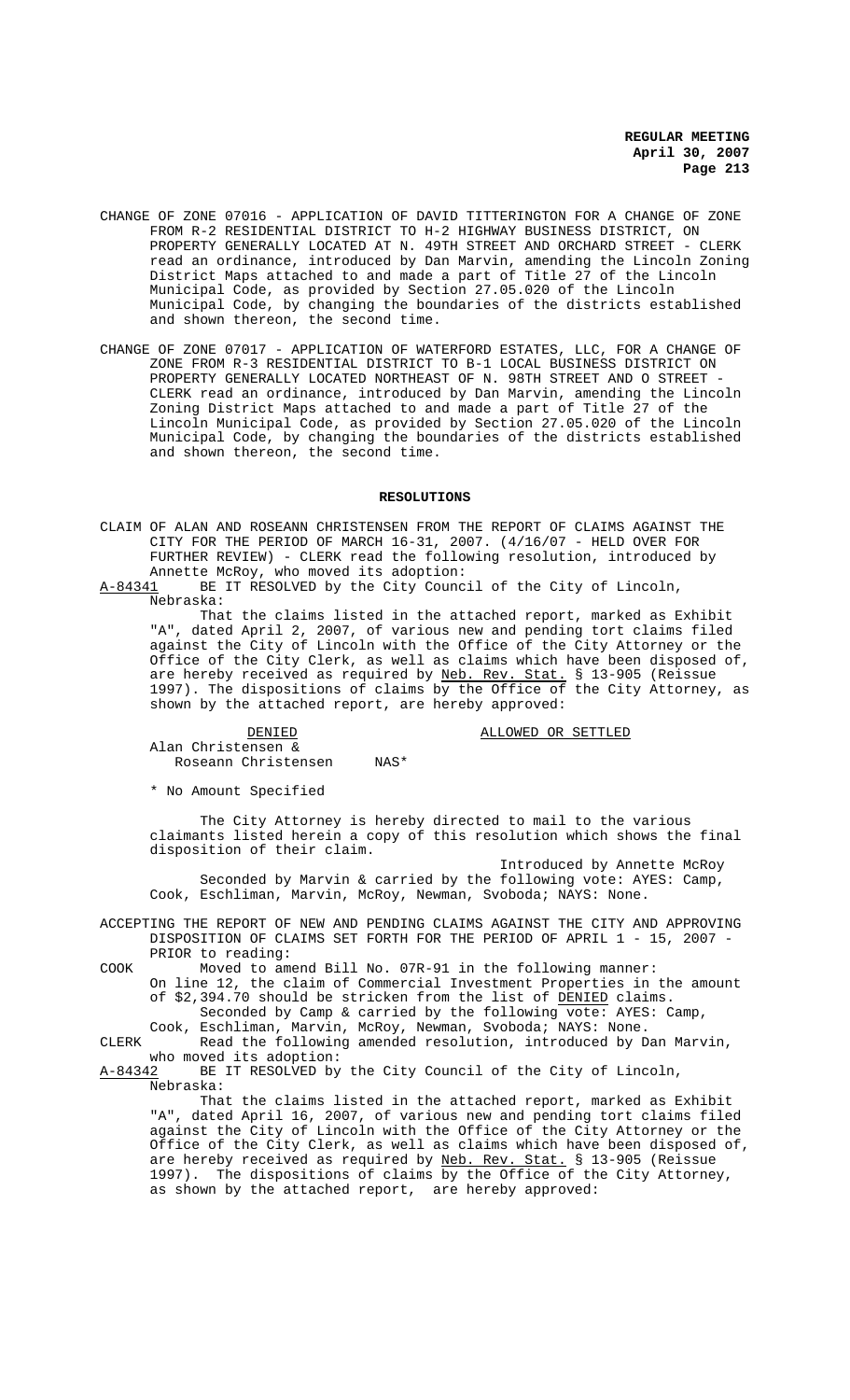| DENIED                  |            | ALLOWED OR SETTLED          |           |
|-------------------------|------------|-----------------------------|-----------|
| Darlene L. Renn         | NAS*       | Joseph Kowalski             |           |
|                         |            | & Heather Kowalski \$       | 85.00     |
| Joseph Sahiouni         | NAS*       | John Degner                 |           |
|                         |            | & Janice Degner             | 10,750.00 |
| <del>Commercial</del>   |            | Jim Ferrell                 |           |
| Investment Properties   | \$2,394.70 | & Sandy Ferrell             | 10,577.40 |
| Nick Burnham            | 48.00      | Martha Lee Heyne            | 1,802.22  |
| Joyce Pardee            | NAS*       | Bob Olinger                 | 5,778.00  |
| Marc Davis              | 220.51     | Michael Laqueux             | 626.60    |
| Noreen Malone           | 95.00      | Pearl Hepburn               | 199.87    |
| Lois Pasco on behalf of |            | State Farm Insurance        |           |
| Richard Pasco           | 560.14     | (Claim No. 27-7761-297-BLM) |           |
|                         |            |                             | 2,089.16  |
| Roger L. Gamble         | 125.00     |                             |           |
| Dani Lazarov            | 366.38     |                             |           |

\* No Amount Specified

The City Attorney is hereby directed to mail to the various claimants listed herein a copy of this resolution which shows the final disposition of their claim.

Introduced by Dan Marvin Seconded by Svoboda & carried by the following vote: AYES: Camp, Cook, Eschliman, Marvin, McRoy, Newman, Svoboda; NAYS: None.

APPROVING AN INTERLOCAL AGREEMENT BETWEEN THE CITY AND THE LOWER PLATTE SOUTH NATURAL RESOURCES DISTRICT FOR COST SHARING OF THE CONSTRUCTION OF A DRAINAGE CULVERT AT N.W. 70TH STREET BETWEEN WEST ADAMS AND WEST SUPERIOR STREETS - CLERK read the following resolution, introduced by Dan Marvin, who moved its adoption:

A-84343 BE IT RESOLVED by the City Council of the City of Lincoln, Nebraska:

That the attached Interlocal Agreement between the City of Lincoln and Lower Platte South Natural Resources District, for financing of the N.W 70th Street Road Structure to extend the drainage pipe through the proposed dam on N.W. 70th Street between West Adams and West Superior Streets, upon the terms and conditions set forth in said Agreement, which is attached hereto marked as Attachment "A", is hereby approved and the Mayor is authorized to execute the same on behalf of the City of Lincoln.

The City Clerk is directed to transmit one fully executed original of said Agreement to Karl Fredrickson, Director of Public Works and Utilities Department, for transmittal and execution by the Lower Platte South NRD.

Introduced by Dan Marvin Seconded by Svoboda & carried by the following vote: AYES: Camp, Cook, Eschliman, Marvin, McRoy, Newman, Svoboda; NAYS: None.

APPROVING AN INTERLOCAL AGREEMENT BETWEEN THE CITY AND LANCASTER COUNTY FOR A WIDENING AND PAVING PROJECT IN FLETCHER AVENUE FROM N. 1ST STREET TO 565 FEET EAST OF N. 7TH STREET - CLERK read the following resolution, introduced by Dan Marvin, who moved its adoption:

A-84344 BE IT RESOLVED by the City Council of the City of Lincoln, Nebraska:

That the attached Interlocal Agreement between the City of Lincoln and Lancaster County, for a widening and paving project in Fletcher Avenue from North 1st Street to 565 feet east of North 7th Street, upon the terms and conditions set forth in said Agreement, which is attached hereto marked as Attachment "A", is hereby approved and the Mayor is authorized to execute the same on behalf of the City of Lincoln. The City Clerk is directed to transmit one fully executed original of said Agreement to Susan Starcher for filing with Lancaster County. Introduced by Dan Marvin

Seconded by Camp & carried by the following vote: AYES: Camp, Cook, Eschliman, Marvin, McRoy, Newman, Svoboda; NAYS: None.

# **PETITIONS & COMMUNICATIONS**

SETTING THE HEARING DATE OF MONDAY, MAY 14, 2007 AT 1:30 P.M. FOR THE APPLICATION OF CANAKA, INC. DBA THE RESTAURANT FEATURING THE OTHER ROOM FOR A CLASS C LIQUOR LICENSE LOCATED AT 500 WEST GATE BLVD. - CLERK read the following resolution, introduced by Annette McRoy, who moved its adoption: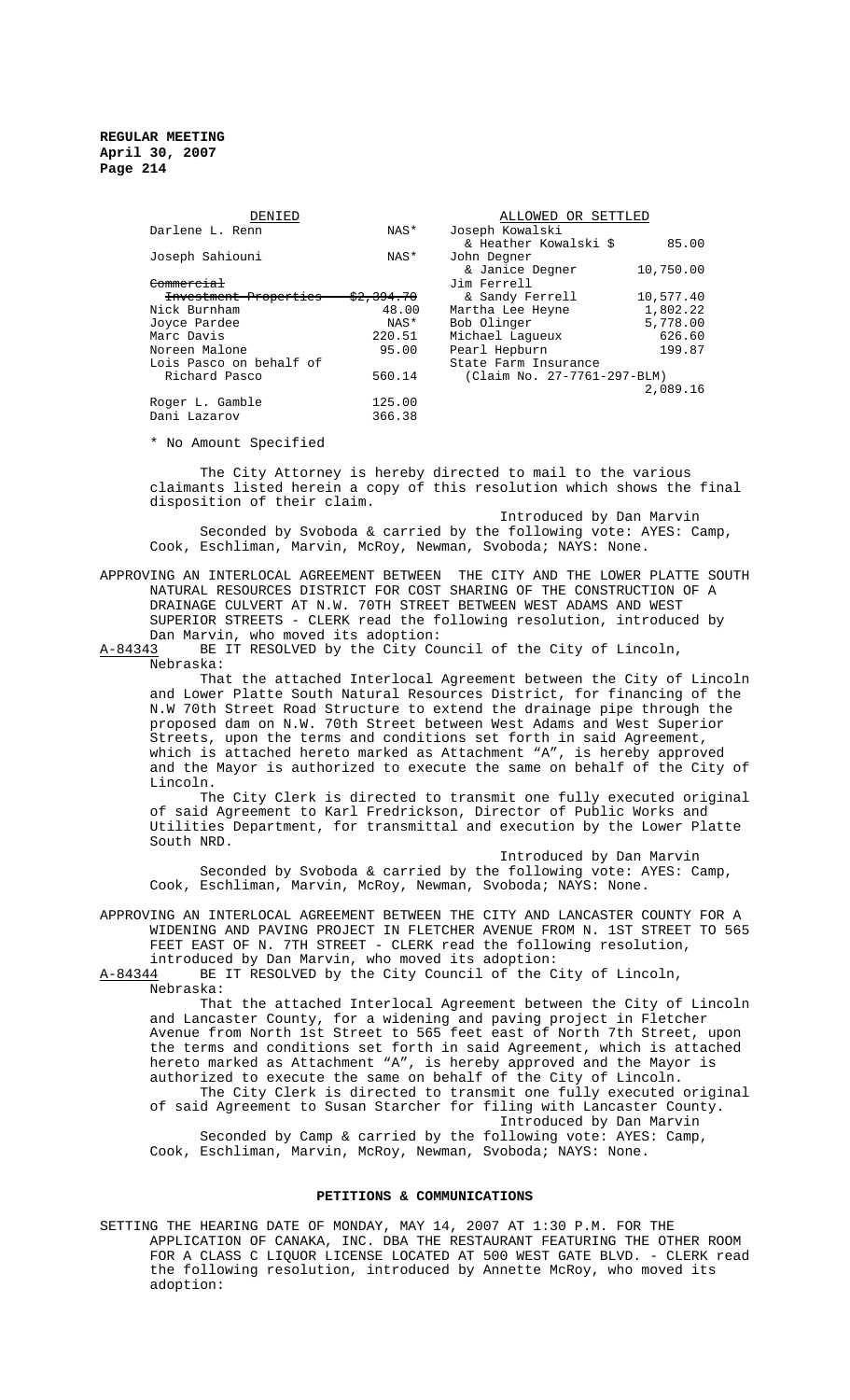A-84345 BE IT RESOLVED by the City Council, of the City of Lincoln, that a hearing date is hereby set for Monday, May 14, 2007, at 1:30 p.m. or as soon thereafter as possible in the City Council Chambers, County-City Building, 555 S. 10th St., Lincoln, NE, for the application of CaNaKa, Inc. dba The Restaurant featuring The Other Room for a Class C liquor license located at 500 West Gate Blvd. If the Police Dept. is unable to complete the investigation by said time, a new hearing date will be set. Introduced by Annette McRoy Seconded by Marvin & carried by the following vote: AYES: Camp, Cook, Eschliman, Marvin, McRoy, Newman, Svoboda; NAYS: None.

SETTING THE HEARING DATE OF MONDAY, MAY 14, 2007 AT 1:30 P.M. FOR THE APPLICATION OF YONG SON DBA O YUMMY FOR A CLASS C LIQUOR LICENSE LOCATED AT 5571 S.  $48^{\text{\tiny{TH}}}$  STREET - CLERK read the following resolution, introduced by Annette McRoy, who moved its adoption:<br>A-84346 BE IT RESOLVED by the City Council,

BE IT RESOLVED by the City Council, of the City of Lincoln, that a hearing date is hereby set for Monday, May 14, 2007, at 1:30 p.m. or as soon thereafter as possible in the City Council Chambers, County-City Building, 555 S. 10th St., Lincoln, NE, for the application of Yong Son dba O Yummy for a Class C liquor license located at  $5571$  S.  $48^{\text{th}}$  Street. If the Police Dept. is unable to complete the investigation by said time, a new hearing date will be set.

Introduced by Annette McRoy Seconded by Marvin & carried by the following vote: AYES: Camp, Cook, Eschliman, Marvin, McRoy, Newman, Svoboda; NAYS: None.

### **MISCELLANEOUS REFERRALS - NONE**

#### **REPORTS OF CITY OFFICERS**

- CLERK'S LETTER AND MAYOR'S APPROVAL OF RESOLUTIONS & ORDINANCES PASSED BY THE CITY COUNCIL ON APRIL 16, 2007 - CLERK presented said report which was placed on file in the Office of the City Clerk. **(27-1)**
- CLERK'S LETTER AND MAYOR'S APPROVAL OF RESOLUTIONS & ORDINANCES PASSED BY THE CITY COUNCIL ON APRIL 23, 2007 - CLERK presented said report which was placed on file in the Office of the City Clerk. **(27-1)**
- REPORT FROM CITY TREASURER OF CASH ON HAND AT THE CLOSE OF BUSINESS MARCH 31, 2007 - CLERK presented said report which was placed on file in the Office of the City Clerk. **(5-21)**

## ORDINANCES - 1<sup>st</sup> READING & RELATED RESOLUTIONS

- AMENDING THE PAY SCHEDULE OF EMPLOYEES WHOSE CLASSIFICATION IS ASSIGNED TO THE PAY RANGE WHICH IS PREFIXED BY THE LETTER M BY CHANGING THE PAY RANGE FOR THE JOB CLASSIFICATION OF "INTERNAL AUDITOR" - CLERK read an ordinance, introduced by Annette McRoy, amending Section 1 of Ordinance No. 18784 passed August 14, 2006, relating to the pay schedules of employees whose classifications are assigned to the pay range which is prefixed by the letter "M", by changing the pay range for the position of Internal Auditor from an M01 (\$46,080.32 - \$78,871.52) to an M02 (\$47,515.52 - \$96,905.12), the first time.
- AMENDING TITLE 20 OF THE LINCOLN MUNICIPAL CODE, THE BUILDING CODE, BY ADDING A NEW CHAPTER 20.02, ENTITLED NEGLECTED BUILDING REGISTRATION, TO REQUIRE REGISTRATION OF NEGLECTED, DETERIORATED AND/OR ABANDONED BUILDINGS, TO REQUIRE THE FILING OF PLANS FOR RESTORATION OR DEMOLITION OF ABANDONED BUILDINGS, AND TO ESTABLISH PENALTIES FOR VIOLATIONS THEREOF - CLERK read an ordinance, introduced by Annette McRoy, amending Title 20 of the Lincoln Municipal Code, the Building Code, by adding a new Chapter 20.02, entitled Neglected Building Registration, to require registration of neglected, deteriorated and/or abandoned buildings, to require the filing of plans for restoration or demolition of abandoned buildings, and to establish penalties for violations thereof, the first time.